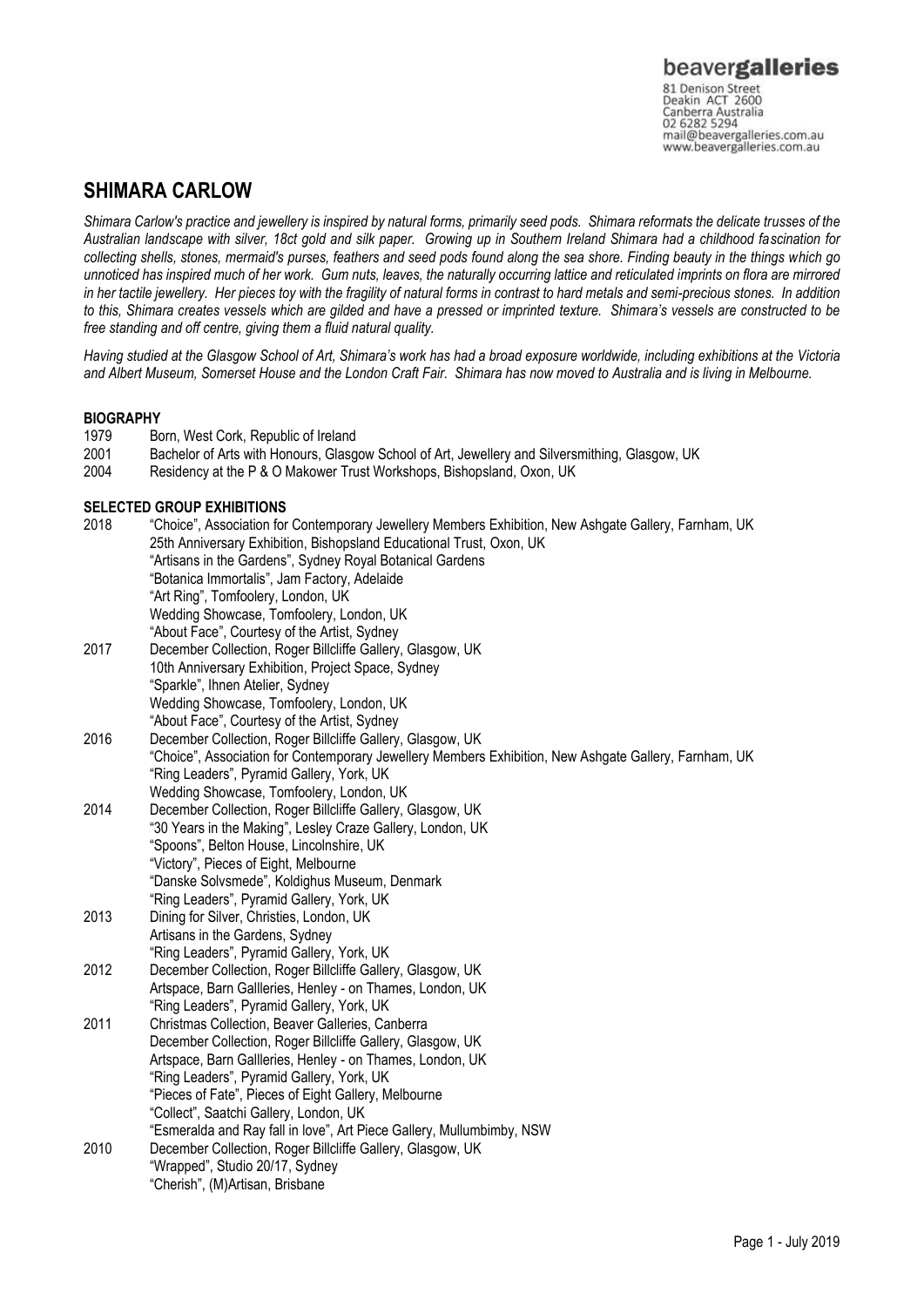# beavergalleries

81 Denison Street<br>Deakin ACT 2600 Canberra Australia 02 6282 5294 mail@beavergalleries.com.au www.beavergalleries.com.au

"Jewellery in bloom", Platform Gallery, London, UK "To have and to hold", Harley Gallery, Nottinghamshire, UK British Silver Week, Hamilton and Inches, Edinburgh, UK Origin: London Craft Fair, Somerset House, London, UK 2009 December Collection, Roger Billcliffe Gallery, Glasgow British silver week, David Fowkes Gallery, Nottinghamshire, UK Origin: London Craft Fair, Somerset House, London, UK "Bishopsland", Victoria and Albery Museum, London, UK "Side x Side, Edge to Edge", Hame Castle, Finland "Cut Fold Stitch", Aaron Faber Gallery, New York, USA 2008 December Collection, Roger Billcliffe Gallery, Glasgow Origin: London Craft Fair, Somerset House, London, UK "At table - Blackwell", Arts and Crafts House, Cumbria, UK "Dazzle", Manchester Town Hall and Traverse Theatre, Edinburgh, UK "Art in Action", Waterperry, Oxford, UK British silver week, Lesley Craze Gallery, London, UK "Collect", Victoria and Albery Museum, London, UK 2007 December Collection, Roger Billcliffe Gallery, Glasgow Origin: London Craft Fair, Somerset House, London, UK "Dazzle", Manchester Town Hall and Traverse Theatre, Edinburgh, UK "Art in Action", Waterperry, Oxford, UK "Collect", Victoria and Albery Museum, London, UK Goldsmiths' Fair, Goldsmiths Hall, London, UK "Rising Stars", Goldsmiths Hall, London, UK 2006 December Collection, Roger Billcliffe Gallery, Glasgow Origin: London Craft Fair, Somerset House, London, UK "Dazzle", Traverse Theatre, Edinburgh, UK "Collect", Victoria and Albery Museum, London, UK Goldsmiths' Fair, Goldsmiths' Hall, London, UK "Rising Stars", Goldsmiths' Hall, London, UK "Gifted", National Museum of Scotland, Edinburgh, UK "Dazzle", National Theatre, London, UK "Scottish Signature - Beeld en Aambeeld", Enschede, The Netherlands "Emerging Talent", Lesley Craze Gallery, London, UK 2005 December Collection, Roger Billcliffe Gallery, Glasgow Origin: London Craft Fair, Somerset House, London, U K "Collect", Victoria and Albery Museum, London, UK Goldsmiths' Fair, Goldsmiths' Hall, London, UK "Rising Stars", Goldsmiths' Hall, London, UK "Dazzle", National Theatre, London, UK "Scottish Signature - Beeld en Aambeeld", Enschede, The Netherlands "Emerging Talent", Lesley Craze Gallery, London, UK Chelsea Craft Fair, Chelsea Town Hall, London, UK International Arts and Crafts, Victoria and Albert Museum, London, UK 2004 Solo exhibition, The Architecture Centre, Bristol, UK "Collect", Victoria and Albery Museum, London, UK Goldsmiths' Fair, Goldsmiths' Hall, London, UK "Rising Stars", Goldsmiths' Hall, London, UK "Jewellery Unlimited", Bristol City Museum and Art Gallery, UK 2003 "Silver Sparks", The Gilbert Collection, Somerset House, London, UK

#### **PUBLICATIONS**

- 2010 "Silver Lining", *Vogue Living Australia,* July/August
- 2007 "Born to Shine", *BBC Home and Antiques",* December
- 2006 "Precious Metals", *Elle Decoration,* Issue 170
- "Egg Shapes", *Elle Decoration,* Issue 161
- 2005 "Shimmering Talent", *Country Home and Interiors,* November